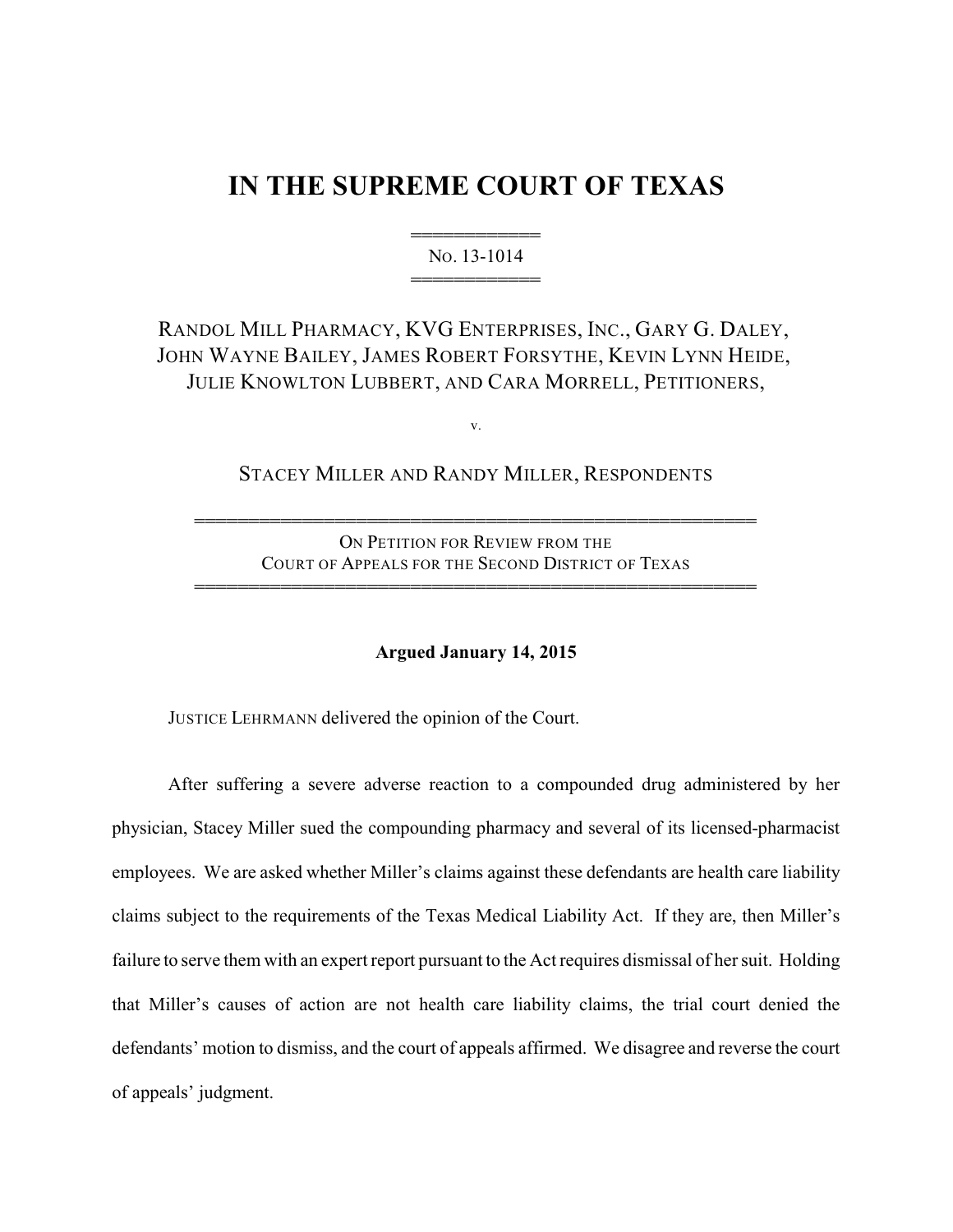# **I. Background**

In 2011, Dr. Ricardo Tan treated Miller for symptoms related to her previously diagnosed HepatitisC. He prescribed and administered weeklyintravenous injections of 200 mg/ml lipoic acid, an antioxidant supplement. According to Miller's petition, she underwent nine weeks of treatment without incident. However, she suffered a severe adverse reaction while receiving a lipoic-acid treatment on December 5, 2011. She alleged that, as a result, she was hospitalized for several weeks, received multiple blood transfusions, and is now permanently blind in both eyes. Randol Mill Pharmacy, a licensed compounding pharmacy in Arlington, compounded the particular vial of lipoic acid to which Miller reacted. It was prepared as part of an order Dr. Tan had placed with Randol Mill for twenty-three 30-ml vials of lipoic acid for office use, without reference to any particular patient.

Miller and her husband sued Dr. Tan, Randol Mill, and several licensed pharmacists in Randol Mill's employ.<sup>1</sup> The claims against Dr. Tan were dismissed and severed. As to Randol Mill and the individual pharmacists (collectively, the pharmacist defendants), Miller alleged that, "because of negligence in compounding, inadequate and inappropriate warnings and instructions for use, the compounded Lipoic Acid was defective, ineffective and unreasonably dangerous." Miller also alleged that the pharmacist defendants "breached their implied warranties in the design, manufacture, inspection, marketing, and/or distribution" of the lipoic acid. Miller more specifically alleged that they: failed to confirm the identity, strength, and sterility of the lipoic acid prior to its

 $^1$  The individual defendants are Gary G. Daley, John Wayne Bailey, James Robert Forsythe, Kevin Lynn Heide, Julie Knowlton Lubbert, and Cara Morrell. Defendant KVG Enterprises, Inc. is the corporation doing business as Randol Mill.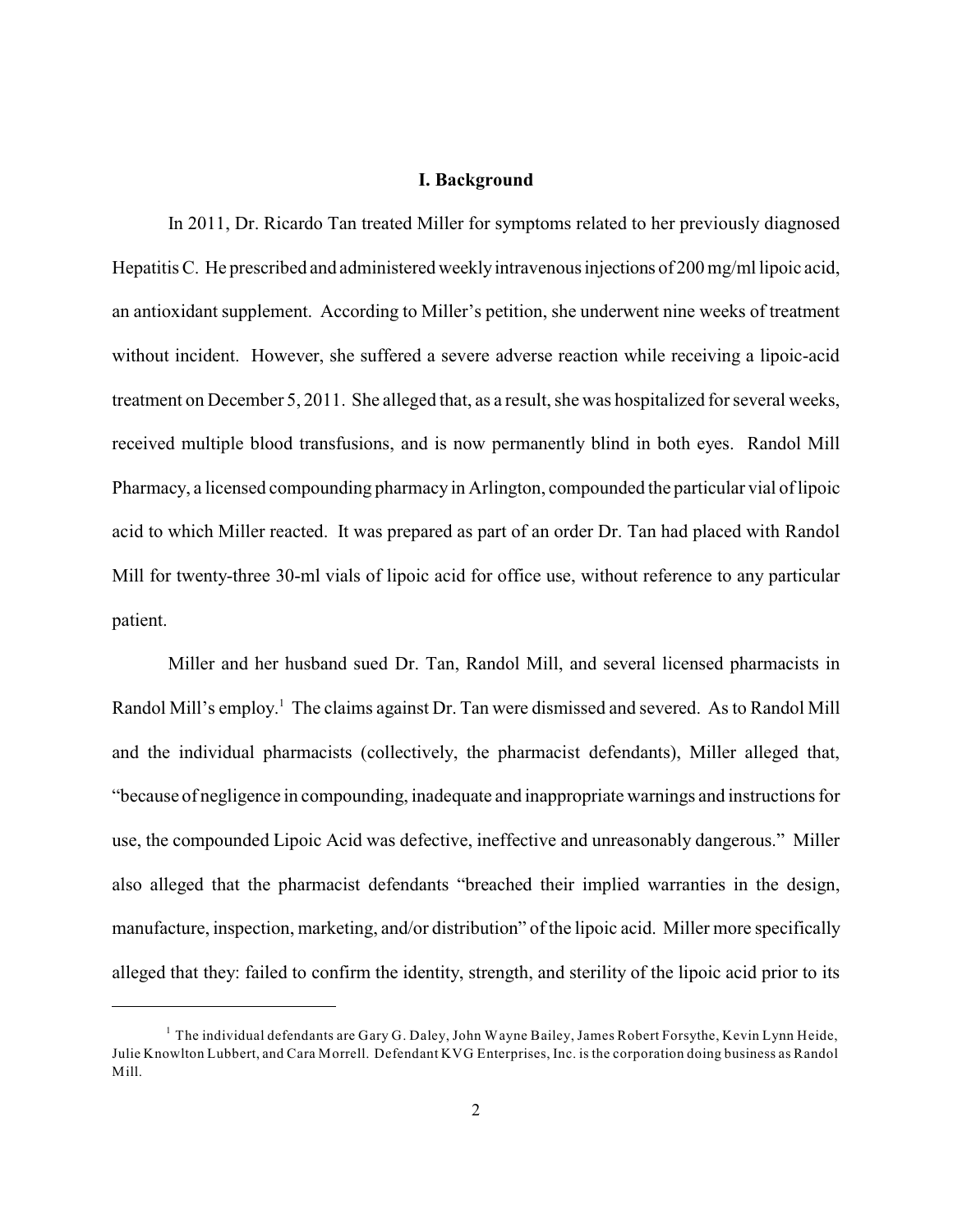release; failed to implement a reasonably safe design; failed to manufacture the lipoic acid in a reasonably safe condition; and failed to accompany the lipoic acid with proper warnings regarding possible adverse side effects and with adequate information to medical care providers regarding appropriate use.

Taking the position that Miller had asserted health care liability claims governed bythe Texas Medical Liability Act, *see* TEX. CIV. PRAC. & REM. CODE §§ 74.001-.507, the pharmacist defendants moved to dismiss Miller's claims with prejudice for failure to serve an expert report within 120 days of her filing suit, *see id.* § 74.351. The trial court denied the motion, and a divided court of appeals affirmed, $\alpha$  holding that the pharmacist defendants were not health care providers, that the claims against them were not health care liability claims, and that the Medical Liability Act therefore did not apply. 413 S.W.3d 844 (Tex. App.—Fort Worth 2013). We granted the pharmacist defendants' petition for review.

### **II. Analysis**

This case presents issues of statutory interpretation, which we review de novo. *Zanchi v.* Lane, 408 S.W.3d 373, 376 (Tex. 2013). In construing statutes, we start with the "ordinary meaning" of the statutory text." *In re Ford Motor Co.*, 442 S.W.3d 265, 271 (Tex. 2014). We analyze that language in context, considering the specific sections at issue as well as the statute as a whole. *CHCA Woman's Hosp. v. Lidji*, 403 S.W.3d 228, 231–32 (Tex. 2013).

 $^2$  Although a court of appeals' judgment is generally final in an interlocutory appeal, we have jurisdiction when that court's justices "disagree on a question of law material to the decision." TEX. GOV'T CODE § 22.225(b)(3), (c).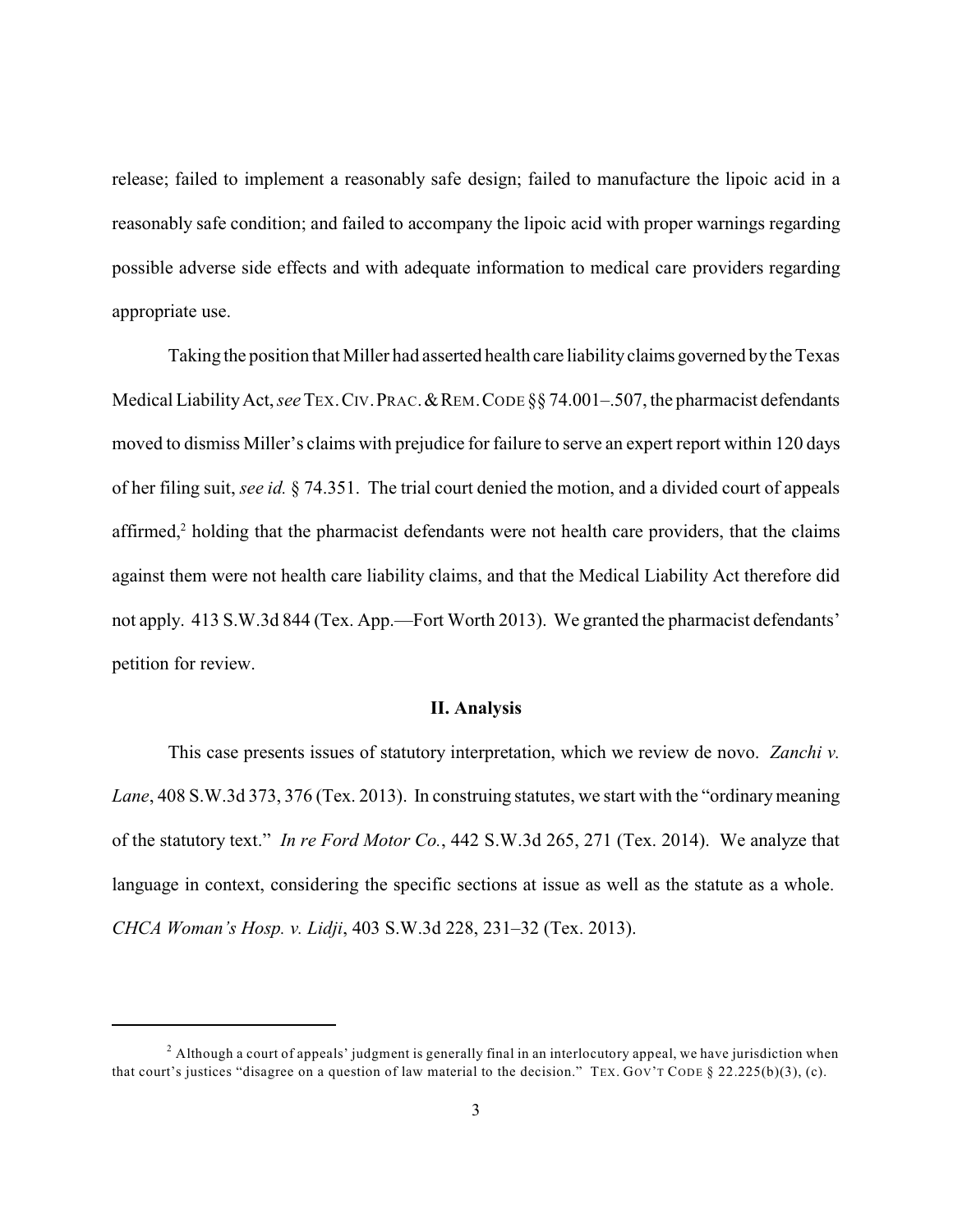# **A. Relevant Provisions of the Texas Medical Liability Act**

The Texas Medical Liability Act provides a comprehensive statutory framework governing health care liability claims. *Id.* at 232. It is intended to strike "a careful balance between eradicating frivolous [health care liability] claims and preserving meritorious ones." *Leland v. Brandal*, 257 S.W.3d 204, 208 (Tex. 2008). A key component of the Act's framework is its requirement that the plaintiff serve expert reports earlyin the litigation process "for each physician or health care provider against whom a [health care] liability claim is asserted." TEX. CIV. PRAC. & REM. CODE  $§$  74.351(a).<sup>3</sup> Failure to comply with this requirement results in dismissal of the claim with prejudice upon the health care provider's motion. *Id.* § 74.351(b). Miller and the pharmacist defendants dispute whether her claims constitute health care liability claims such that the Medical Liability Act generally, and the expert-report requirement specifically, applies.<sup>4</sup>

 $3$  The version of the statute applicable to this case required the reports to be served "not later than the 120th day after the date the original petition was filed." Act of May 18, 2005, 79th Leg., R.S., ch. 635, § 1, sec. 74.351(a), 2005 Tex. Gen. Laws 1590, 1590. The statute has since been amended to require service of the reports "not later than the 120th day after the date each defendant's original answer is filed." Act of May 26, 2013, 83d Leg., R.S., ch. 870, § 2, sec. 74.351(a), 2013 Tex. Gen. Laws 2217, 2217.

 $4$  Miller's live pleading alleges that notice was sent to the pharmacist defendants pursuant to section 74.051 of the Act, which requires a person asserting a health care liability claim to send written notice "to each physician or health care provider against whom such claim is being made at least 60 days before" suit is filed. Citing our opinion in *Horizon/CMS Healthcare Corp. v. Auld*, 34 S.W.3d 887 (Tex. 2000), the pharmacist defendants argue that this allegation constitutes a judicial admission that they are health care providers and that no proof thereof is necessary. A judicial admission "occurs when an assertion of fact is conclusively established in live pleadings." *Id.* at 905. The consequence of a judicial admission is that "jury questions concerning the fact need not be submitted." *Id.* (holding that the live pleading's assertion that the plaintiff had complied with both the notice and expert-report provisions of the Medical Liability Act's predecessor constituted a judicial admission that the defendant was a health care provider and relieved the defendant of the burden to offer evidence at trial or obtain a jury finding). The issue here is not whether a jury finding is required; the case is at its preliminary stages and the sole issue in dispute is whether Miller has asserted health care liability claims. At this stage of the litigation, we decline to hold that Miller's allegation that she provided notice under the Act, by itself, constitutes a dispositive judicial admission.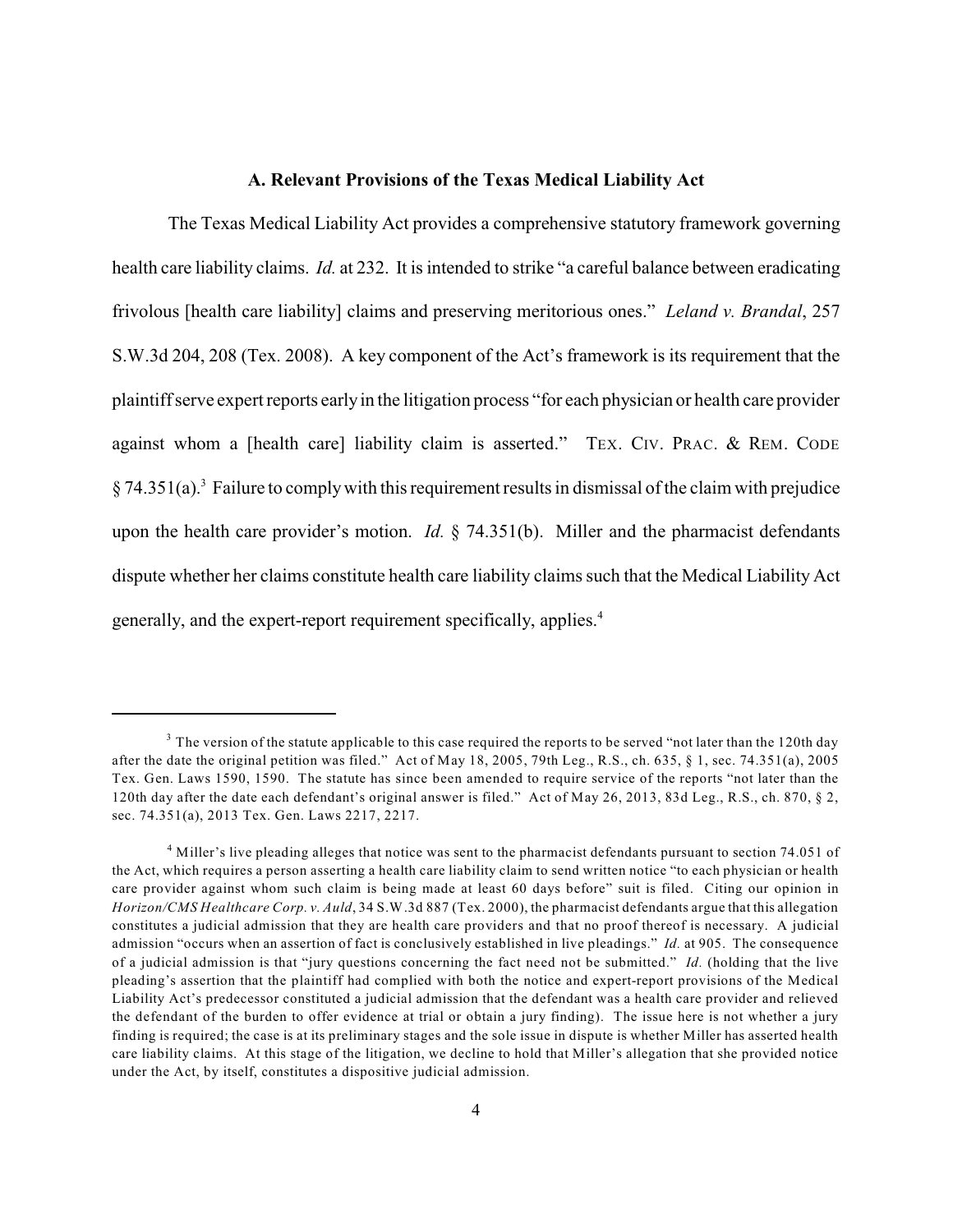The Act defines "health care liability claim" as

a cause of action against a health care provider or physician for treatment, lack of treatment, or other claimed departure from accepted standards of medical care, or health care, or safety or professional or administrative services directly related to health care, which proximately results in injury to or death of a claimant, whether the claimant's claim or cause of action sounds in tort or contract.

*Id.* § 74.001(13). Thus, only claims brought against physicians or health care providers may qualify

as health care liability claims. A "health care provider" is "any person, partnership, professional

association, corporation, facility, or institution dulylicensed, certified, registered, or chartered bythe

State of Texas to provide health care, including . . . a pharmacist." *Id.* § 74.001(12)(A)(iv).

Employees and independent contractors of health care providers who are acting within the scope of

the employment or contractual relationship also qualify as health care providers. *Id.*

 $\S$  74.001(12)(B)(ii). Finally, the Act defines "pharmacist" as

one licensed under Chapter 551, Occupations Code, who, for the purposes of this chapter, performs those activities limited to the dispensing of prescription medicines which result in health care liability claims and does not include any other cause of action that may exist at common law against them, including but not limited to causes of action for the sale of mishandled or defective products.

*Id.* § 74.001(22).

### **B. General Definition of Health Care Provider vs. Specific Definition of Pharmacist**

As an initial matter, we address the pharmacist defendants' argument that they qualify as health care providers under the term's general definition irrespective of the more specific definition of pharmacist. The argument is as follows: (1) As a licensed Class A pharmacy, Randol Mill is a "facility . . . duly licensed . . . by the State of Texas to provide health care," *id.* § 74.001(12)(A); (2) Randol Mill thus meets the definition of health care provider under the Act; and (3) as employees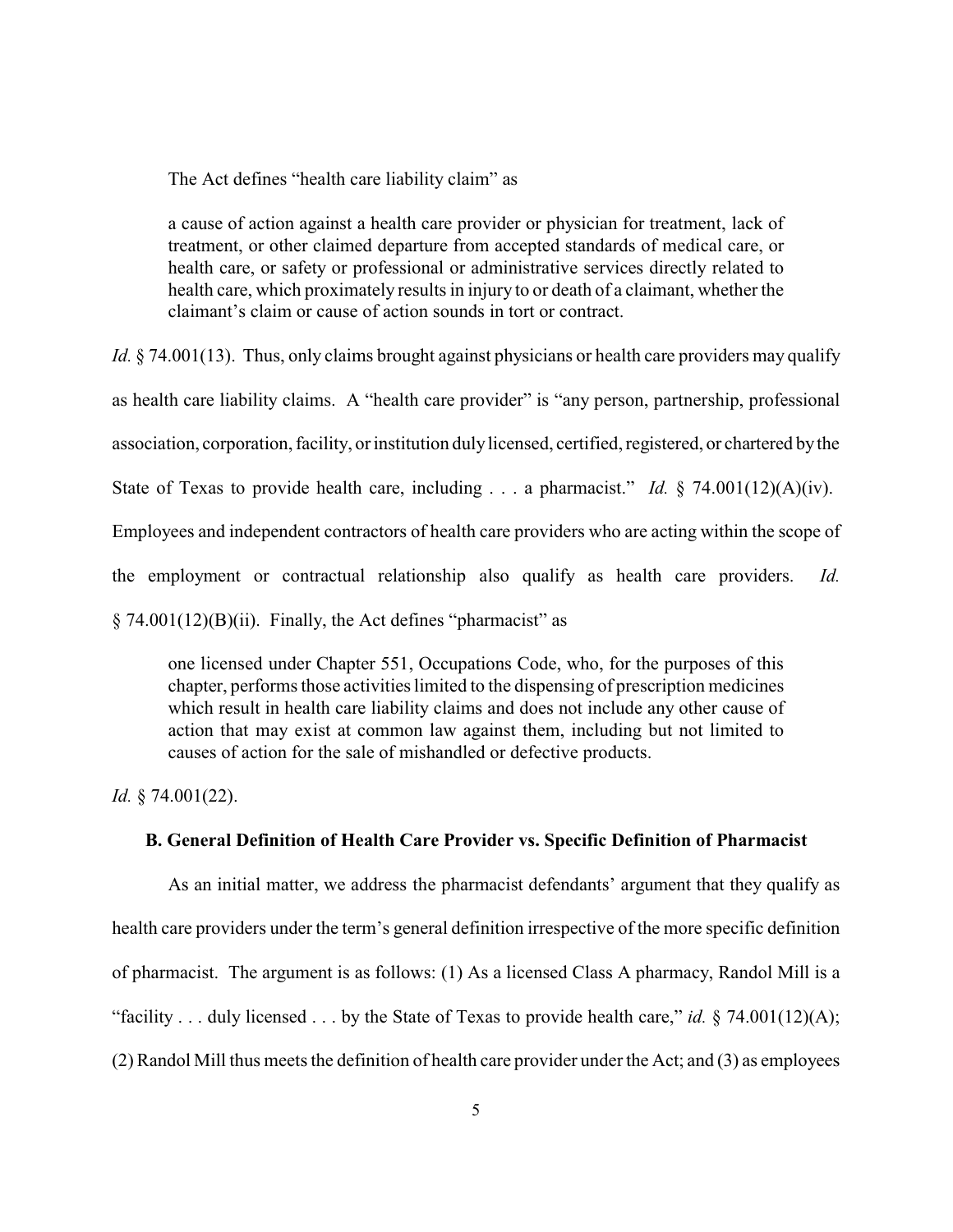of Randol Mill, the individual defendants are also health care providers regardless of whether they meet the Act's definition of pharmacist, *id.* § 74.001(12)(B)(ii).

This argument has appeal when the Act's definitions are viewed in isolation, but our wellsettled rules of statutory interpretation require us to "examine the entire act to glean its meaning" and to "presume that 'the entire statute is intended to be effective.'" *Meritor Auto., Inc. v. Ruan Leasing Co.*, 44 S.W.3d 86, 90 (Tex. 2001) (quoting TEX. GOV'T CODE § 311.021(2)). Further, we may not interpret a statute in a way that renders any part of it meaningless. *Crosstex Energy Servs., L.P. v. Pro Plus, Inc.*, 430 S.W.3d 384, 390 (Tex. 2014). When analyzed in this manner, the statute cannot have the meaning Randol Mill proposes.

More specifically, Randol Mill's interpretation renders the definition of pharmacist wholly superfluous because defendants who are licensed under chapter 551 of the Occupations Code—the first requirement to meet the pharmacist definition—automatically fall within the broader definition of health care provider. But the remainder of the pharmacist definition expressly narrows the circumstances in which such defendants may be considered health care providers, principally by limiting the qualifying activitiesto "the dispensing of prescription medicines that result in health care liability claims." TEX. CIV. PRAC. & REM. CODE § 74.001(22). And the referenced chapter 551 of the Occupations Code, which is the first chapter of the Texas Pharmacy Act, encompasses the licensing of both pharmacies like Randol Mill and individual pharmacists. *See* TEX. OCC. CODE §§ 551.002(c), .003(3)–(7), (28). Accordingly, both Randol Mill and the individual defendants in this case qualify as health care providers under the Medical Liability Act only if they meet the Act's definition of pharmacist.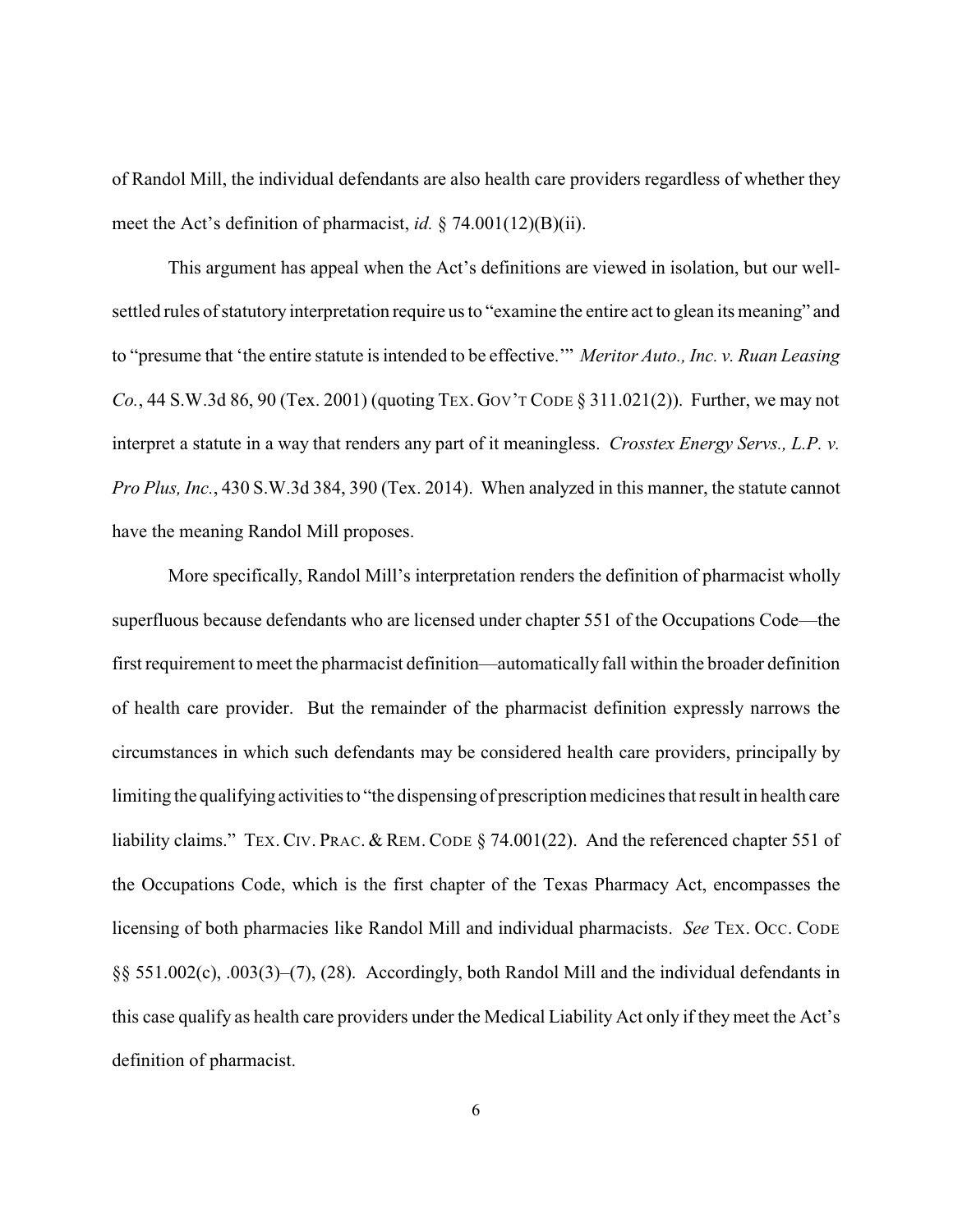# **C. The Defendants Are Pharmacists**

This is our first opportunity to examine the Medical Liability Act's application to claims against pharmacists in general and compounding pharmacists in particular. In the typical case against a pharmacy involving claims of misfilled prescriptions, the courts of appeals are generally in agreement—and often the parties do not dispute—that the Act applies and an expert report is required. *See, e.g.*, *Walgreen Co. v. Hieger*, 243 S.W.3d 183, 185–86 (Tex. App.—Houston [14th Dist.] 2007, pet. denied) (analyzing the sufficiency of an expert report in a claim alleging the pharmacy incorrectly filled a prescription with the wrongmedication); *HEB Grocery Co. v. Farenik*, 243 S.W.3d 171, 173 (Tex. App.—San Antonio 2007, no pet.) (same); *see also Gingrich v. Scarborough*, No. 09-09-00211-CV, 2010 WL 1711067, at \*5 (Tex. App.—Beaumont April 29, 2010, no pet.) (mem. op.) (holding that the plaintiff's expert report was insufficient as to a claim that the pharmacy negligently filled a prescription for "excessive"medications that led to drug toxicity). Unlike those cases, this case implicates a pharmacy's compounding services, and so we begin with a discussion of that practice.

# **1. Pharmacy Compounding**

Generally, drug compounding is the process by which a pharmacist mixes or alters drugs to create a medication that is tailored to the needs of an individual patient and that is not otherwise commercially available. *Thompson v. W. States Med. Ctr.*, 535 U.S. 357, 360–61 (2002). Pharmacists engaging in this process may customize a drug's dose, delivery vehicle, binding agents, or flavor. Jesse M. Boodoo, Note and Comment, *Compounding Problems and Compounding Confusion: Federal Regulation of Compounded Drug Products and the FDAMA Circuit Split*, 36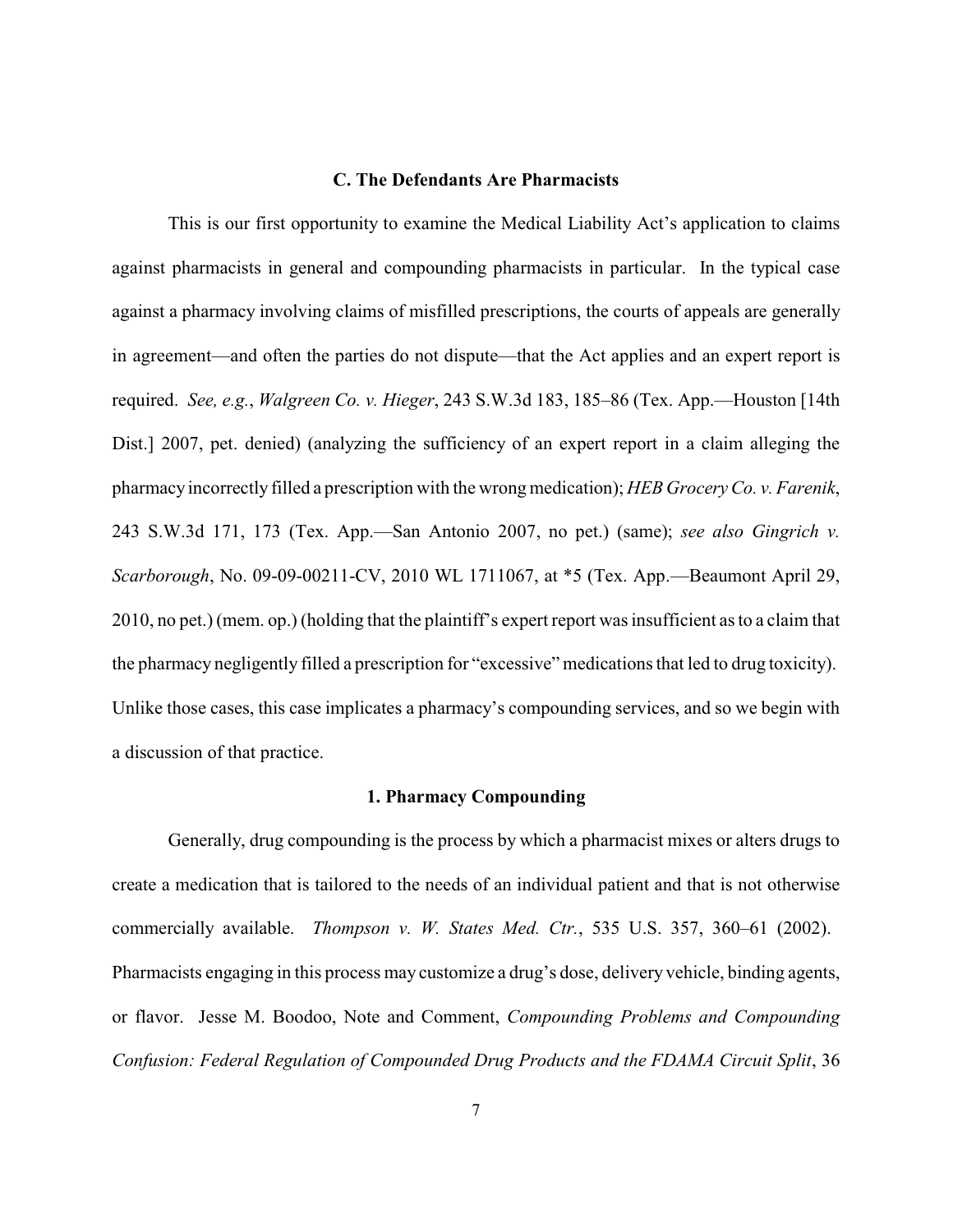AM. J.L. & MED. 220, 223 (2010). Common recipients of compounded drugs include hospice patients who require higher doses and alternate delivery vehicles, children who require lower doses in liquid rather than tablet form, and patients who are allergic to a drug's inactive ingredient. *Id.* Further, compounding is "constantly used" in the hospital setting "to prepare intravenous mixtures 'ranging from simple fluid replacement to the deliveryof complicated, individualized chemotherapy regiments.'" *Id.* at 224 (quoting *Federal and State Role in Pharmacy Compounding and Reconstitution: Exploring the Right Mix to Protect Patients: Hearing Before the S. Comm. on Health, Educ., Labor and Pensions*, 108th Cong. 54 (2003) (statement of Daniel A. Herbert, President-elect, American Pharmaceutical Association)). Compounded medications "are traditionally created only upon receiving a prescription from a physician or other authorized prescriber." Michael Snow, Note, *Seeing Through the Murky Vial: Does the FDA Have the Authority to Stop Compounding Pharmacies from Pirate Manufacturing?*, 66 VAND.L.REV. 1609, 1611 (Oct. 2013); *see also Thompson*, 535 U.S. at 361 ("Pharmacists may provide compounded drugs to patients only upon receipt of a valid prescription from a doctor . . . ." (citing state pharmacy regulations)).

Texas is one of "[m]any States" that "specifically regulate compounding practices as part of their regulation of pharmacies." *Thompson*, 535 U.S. at 361. To that end, both the Texas Pharmacy Act and the associated regulations governing compounding services define compounding as

the preparation, mixing, assembling, packaging, or labeling of a drug or device:

(A) as the result of a practitioner's prescription drug order based on the practitioner–patient–pharmacist relationship in the course of professional practice;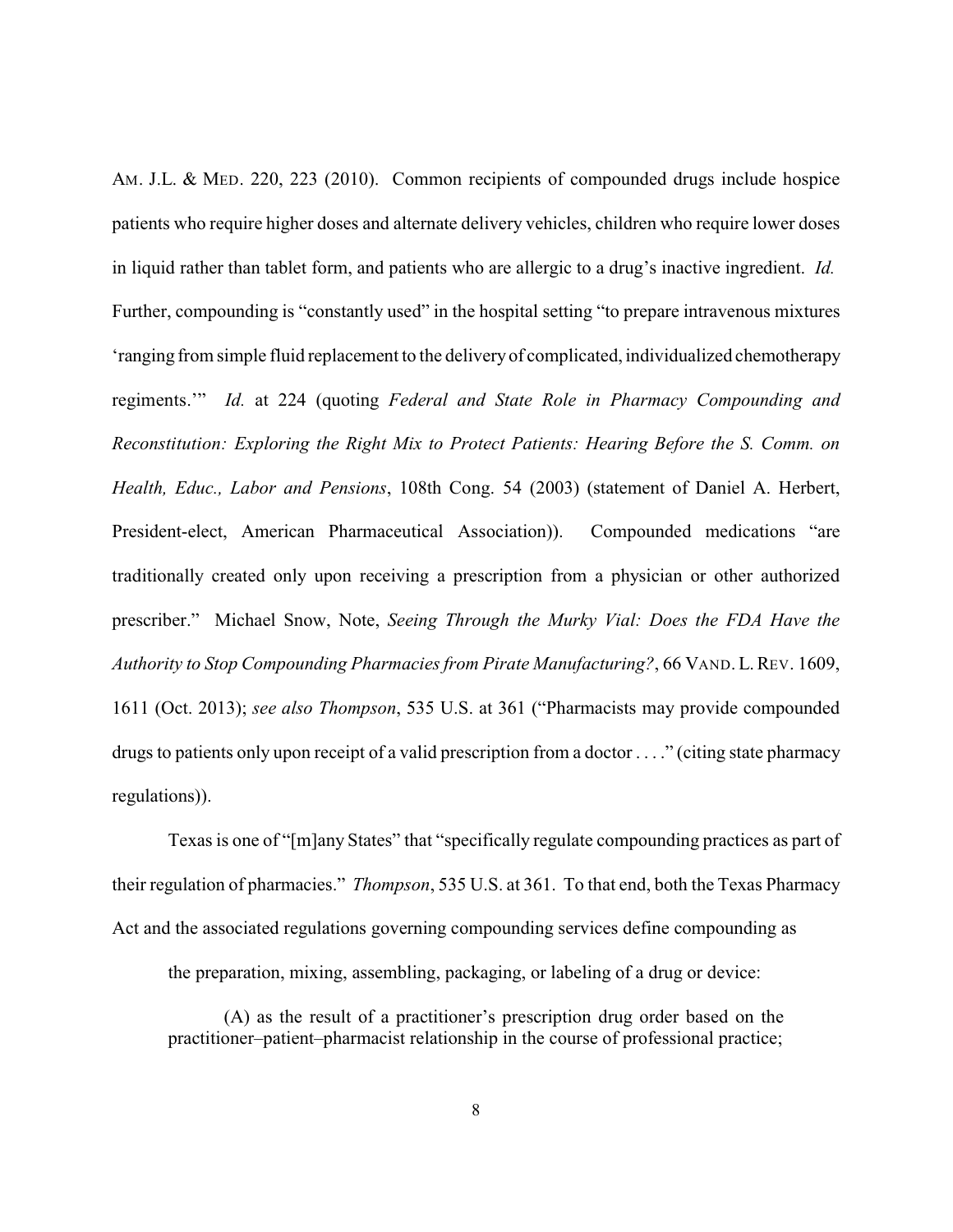(B) for administration to a patient by a practitioner as the result of a practitioner's initiative based on the practitioner–patient–pharmacist relationship in the course of professional practice;

(C) in anticipation of a prescription drug order based on a routine, regularly observed prescribing pattern; or

(D) for or as an incident to research, teaching, or chemical analysis and not for selling or dispensing, except as allowed under Section 562.154 or Chapter 563 [of the Occupations Code].

TEX. OCC. CODE § 551.003(9); 22 TEX. ADMIN. CODE §§ 291.131(b)(3), .133(b)(14). Pertinent to this case, the Pharmacy Act permits a pharmacy to "dispense and deliver a reasonable quantity" of a compounded drug to a practitioner for office use," requiring the pharmacy to verify the source of the raw materials, comply with applicable United States Pharmacopoeia guidelines,<sup>7</sup> and comply with the State Board of Pharmacy's applicable standards and rules. TEX. OCC. CODE §§ 562.152, .153. In turn, the Pharmacy Board has enacted detailed regulations governing pharmacy compounding for a practitioner's office use. *See* 22 TEX. ADMIN. CODE §§ 291.131(f), .133(f). Notably, the Pharmacy Act also defines "manufacturing" and expressly states that "[t]he term does

 $5$  A "reasonable quantity" of a compounded drug "does not exceed the amount a practitioner anticipates may be used in the practitioner's office before the expiration date," "is reasonable considering the intended use of the compounded drug and the nature of the practitioner's practice," and does not exceed "an amount the pharmacy is capable of compounding in compliance with [applicable] pharmaceutical standards for identity, strength, quality, and purity" of the drug. TEX. OCC. CODE  $\S$  562.151(3).

 $6$  "Office use" is defined in pertinent part as the "administration of a compounded drug to a patient by a practitioner in the practitioner's office or by the practitioner in a health care facility or treatment setting." *Id.* § 562.151(1); 22 TEX. ADMIN. CODE § 291.133(b)(32).

The U.S. Pharmacopoeia is "an independent compendium of drug standards." *Med. Ctr. Pharmacy v.* 7 *Mukasey*, 536 F.3d 383, 388 (5th Cir. 2008).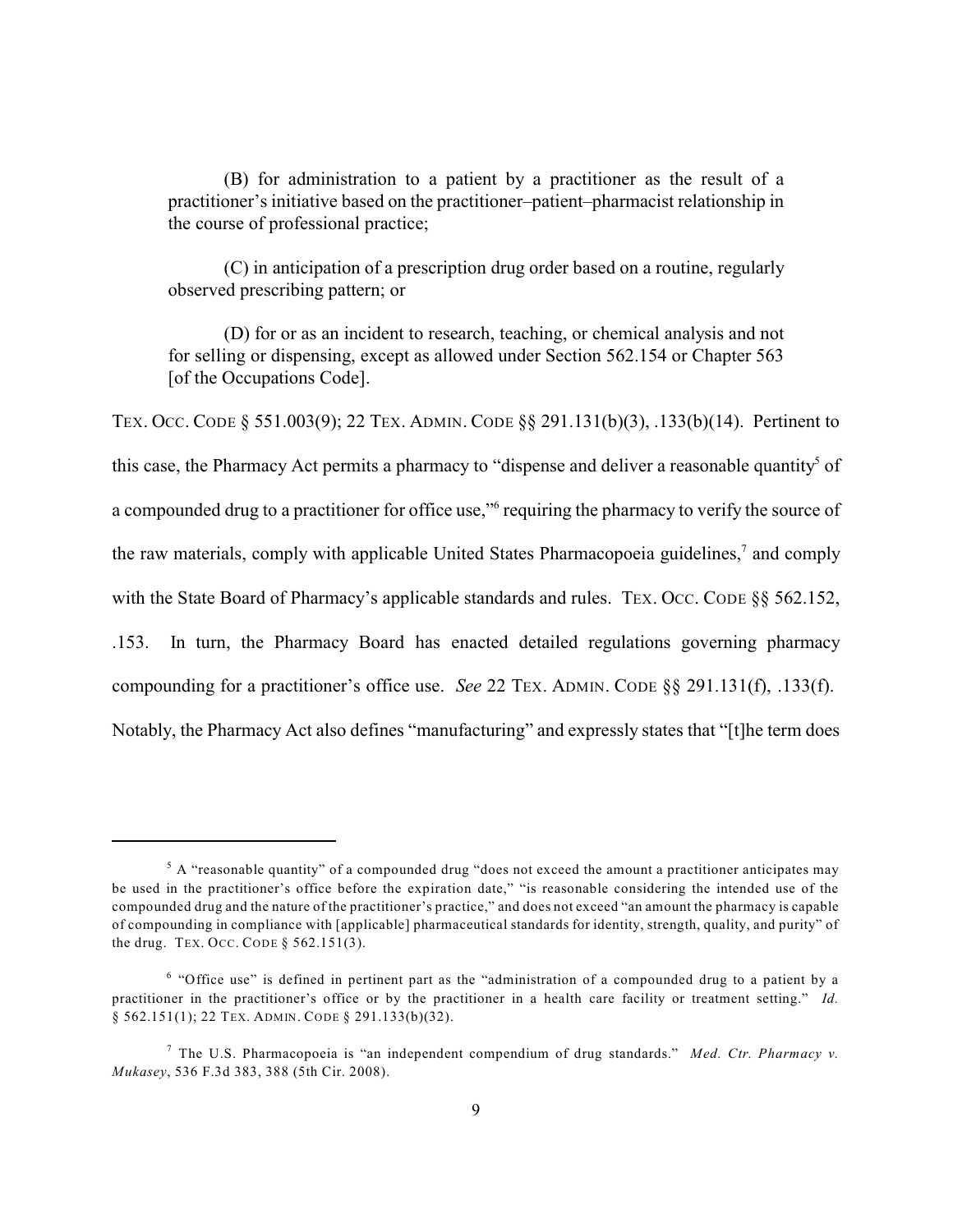not include compounding." TEX. OCC. CODE § 551.003(23). With this background in mind, we turn to the issues at hand.

# **2. Randol Mill Was Dispensing Prescription Medicines**

As noted above, licensed pharmacists and pharmacies are health care providers for purposes of the Medical Liability Act with respect to "those activities limited to the dispensing of prescription medicines which result in health care liability claims." TEX. CIV. PRAC. & REM. CODE § 74.001(22). They are not considered health care providers with respect to "any other cause of action that may exist at common law against them, including but not limited to causes of action for the sale of mishandled or defective products." *Id.* The parties dispute whether the pharmacist defendants' act of compounding the injectable lipoic acid that Dr. Tan administered to Miller constituted "the dispensing of prescription medicines." We hold that it did.

The Medical Liability Act does not define the word "dispense," but the Pharmacy Act does: "'Dispense' means to prepare, package, compound, or label, in the course of professional practice, a prescription drug or device for delivery to an ultimate user or the user's agent under a practitioner's lawful order." TEX. OCC. CODE § 551.003(16). An "ultimate user" is "a person who obtains or possesses a prescription drug . . . for the person's own use." *Id.* § 551.003(43). The court of appeals recognized that a doctor or nurse administering the drug to the ultimate user, such as Dr. Tan, may qualify as the "user's agent." 413 S.W.3d at 851. However, the court held that Randol Mill did not compound the lipoic acid "for delivery to an ultimate user or the user's agent" because Dr. Tan's order did not specify the particular patient or patients for whom the drug was intended. *Id.* at 849. We disagree.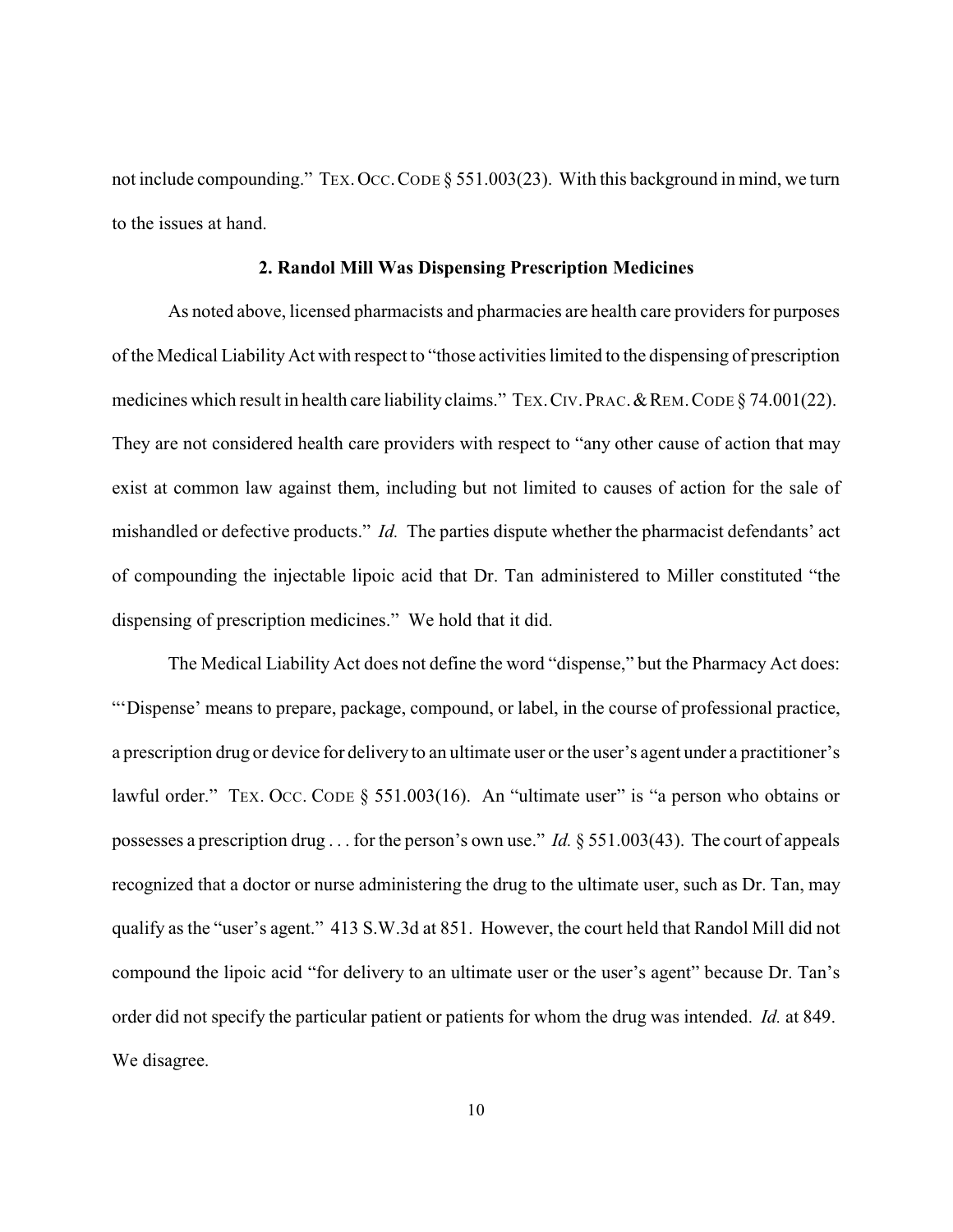As noted above, a pharmacist may "dispense and deliver a reasonable quantity of a compounded drug to a practitioner for office use." TEX. OCC. CODE § 562.152. Because a "reasonable quantity" is an amount that the practitioner "anticipates may be used" before the drug's expiration date, the Pharmacy Act specifically contemplates that a pharmacist may "dispense" a compounded drug to a practitioner without knowing the specific identity of the ultimate user. Further, and importantly, when a drug is dispensed for office use, it means that the *practitioner* will be administering the drug to the patient. *Id.* § 562.151(1) (defining "office use"). The limitations on this practice are thus designed to ensure that the compounded drug is administered in a health care setting directly to the patient to whom the drug is ultimately prescribed. We cannot agree with the effect of the distinction drawn by the court of appeals, which effectively held that "a pharmacist who is compounding prescription drugs *for individuals* does fall within the [Medical Liability Act's] statutory definition of a pharmacist," while a pharmacist who is compounding prescription drugs for a practitioner's office use does not. 413 S.W.3d at 850–51 (emphasis partially omitted). Accordingly, we hold that a pharmacist who compounds a drug for office use pursuant to a practitioner's lawful order, as authorized by the Pharmacy Act, is "dispensing" the drug whether or not the order identifies the patients to whom the drug will be administered.

Miller alternatively argues that the pharmacy defendants do not fall within the Medical Liability Act's definition of pharmacist because the compounded lipoic acid that Randol Mill delivered to Dr. Tan is not a prescription medicine. TEX. CIV. PRAC. & REM. CODE  $\S$  74.001(22) (defining "pharmacist" to extend to "activities limited to the dispensing of prescription medicines").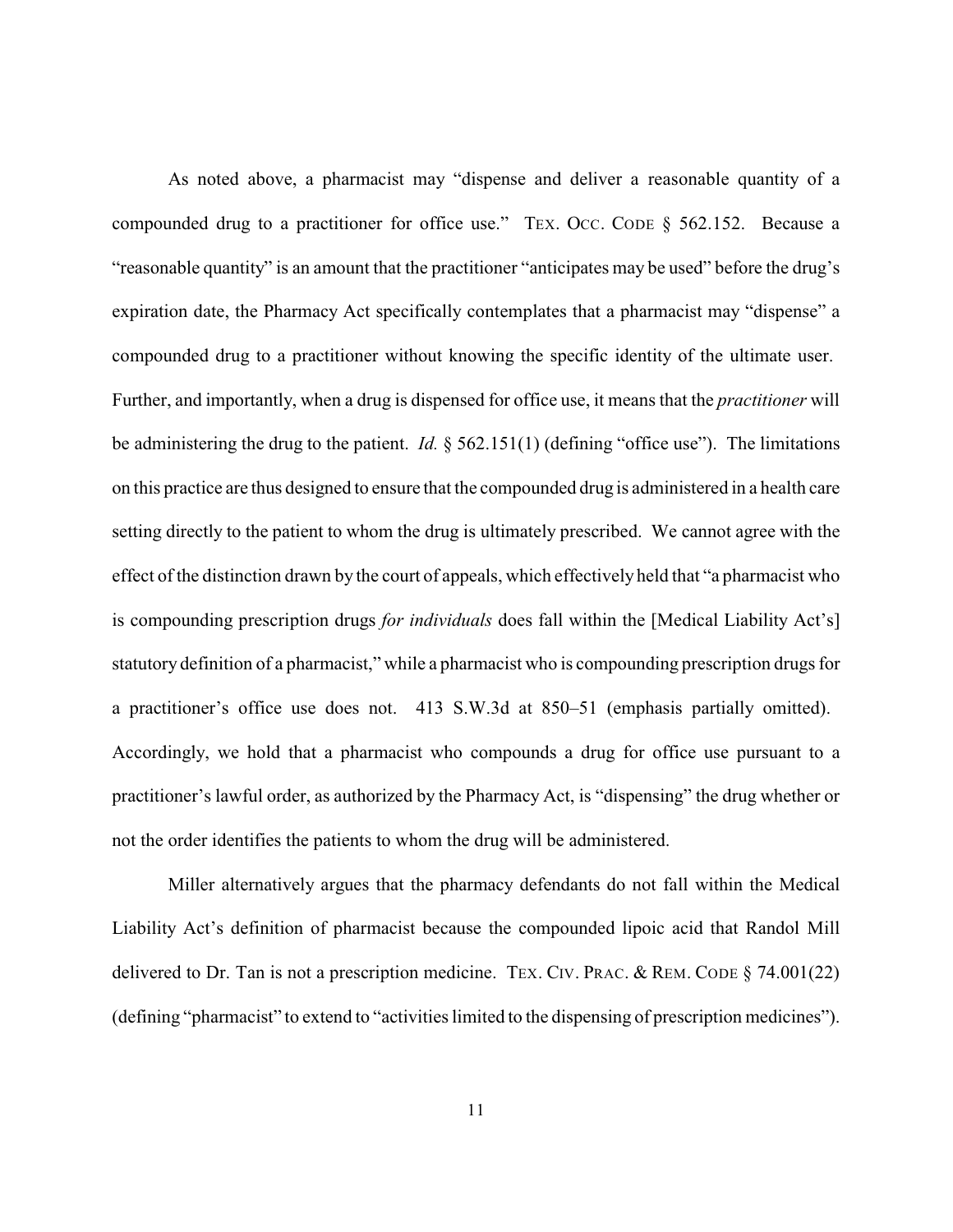As with the term "dispense," the Medical Liability Act does not define "prescription medicines."

Neither does the Pharmacy Act, although that Act does define the term "prescription drug" as

(A) a substance for which federal or state law requires a prescription before the substance may be legally dispensed to the public;

(B) a drug or device that under federal law is required, before being dispensed or delivered, to be labeled with the statement:

(i) "Caution: federal law prohibits dispensing without prescription" or "Rx only" or another legend that complies with federal law; or

(ii) "Caution: federal law restricts this drug to use by or on the order of a licensed veterinarian"; or

(C) a drug or device that is required by federal or state statute or regulation to be dispensed on prescription or that is restricted to use by a practitioner only.

TEX. OCC. CODE § 551.003(36). The ordinary meaning of prescription drug—"a drug that can be bought only as prescribed by a physician"—is similar to subsection (A) of the statutory definition. WEBSTER'S THIRD NEW INT'L DICTIONARY 1792 (2002). Miller argues that no evidence shows that lipoic acid, in any form, qualifies as a prescription drug.

We first note that the Legislature's choice of the term "medicine" rather than "drug" in the Medical Liability Act likely will not affect the statute's application in most circumstances. The dictionarydefinition of medicine is "a substance or preparation used in treating disease." *Id.* at 1402. The Pharmacy Act's definition of drug is broader, but includes "a substance intended for use in the diagnosis, cure, mitigation, treatment, or prevention of disease." TEX. OCC. CODE § 551.003(18)(B). The parties do not argue that the injectable lipoic acid at issue meets the definition of drug but not medicine, or vice versa. They dispute only whether a prescription is required for patient use.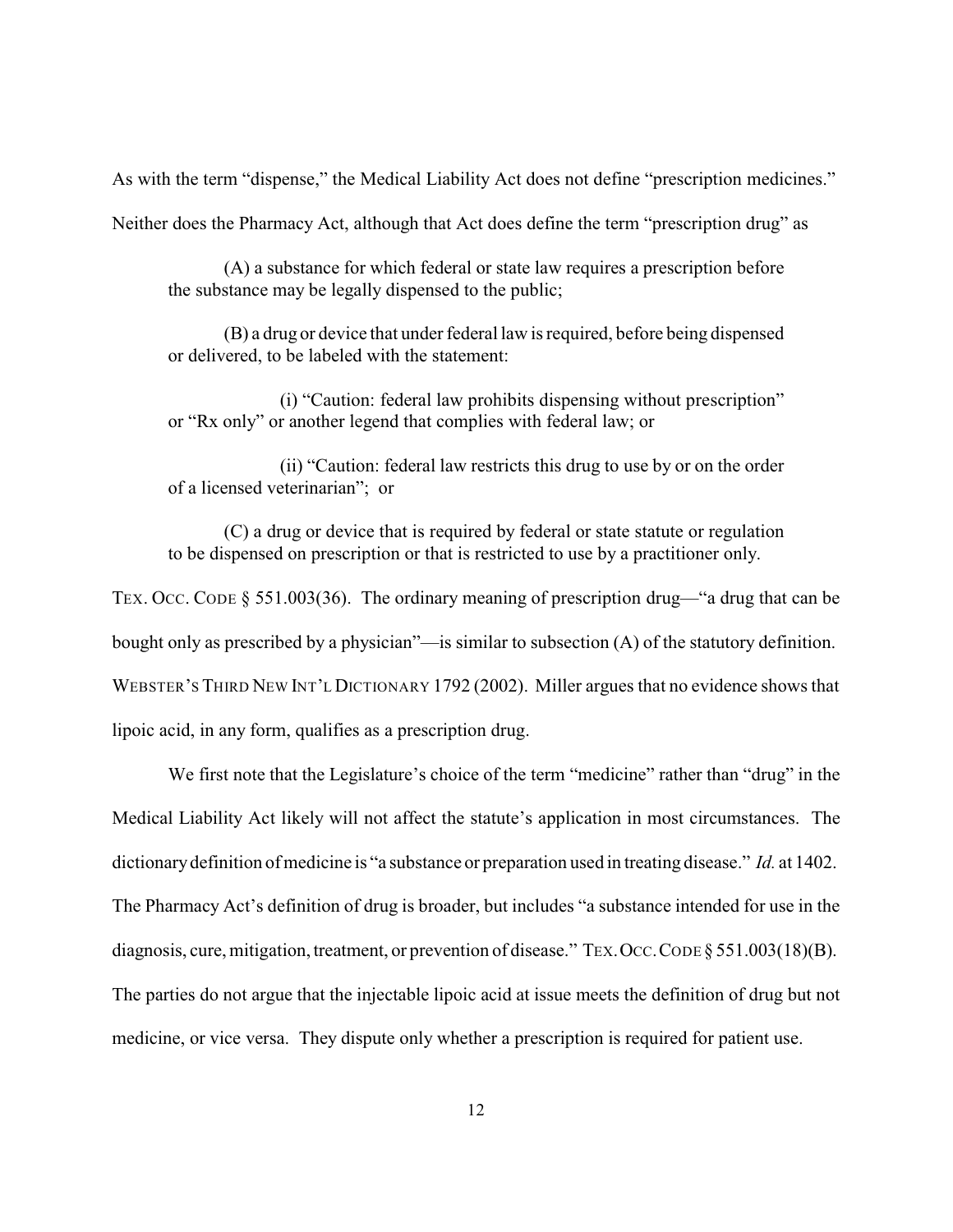To that end, the Pharmacy Act's provisions governing compounding confirm that compounded drugs may not be given to a patient absent a doctor's order. Unless incident to research, "compounding" occurs only  $(1)$  as the result of a prescription drug order,  $(2)$  in anticipation of a prescription drug order, or (3) "for administration to a patient by a practitioner as the result of a practitioner's initiative." *Id.* § 551.003(9). The first two categories expresslyrequire a prescription drug order,<sup>8</sup> and as to the third category, only "prescription drugs" are "administer[ed]." *Id.* § 551.003(1) ("'Administer' means to directly apply a prescription drug to the body of a patient by any means, including injection, inhalation, or ingestion, by: (A) a person authorized by law to administer the drug, . . . or (B) the patient at the direction of a practitioner."). The language of the above-discussed provisions governing compounding for office use is also instructive; specifically, the Pharmacy Act allows a pharmacy to "dispense and deliver" a compounded drug to a practitioner for office use in accordance with certain requirements. *Id.* § 562.152. Turning to the definitions of "dispense" and "deliver," only a "prescription drug or device" is dispensed, and only a "prescription drug or device or controlled substance" is delivered. *Id.* § 551.003(13), (16).

The requirement that a compounded drug be prescribed by a practitioner is consistent with the purpose served by the practice, which is to supply a drug in a form or dose that is not commercially available, but that the practitioner has concluded will best meet her patient's needs.<sup>9</sup>

<sup>&</sup>lt;sup>8</sup> "Prescription drug order" is defined in pertinent part as "an order from a practitioner or a practitioner's designated agent to a pharmacist for a drug or device to be dispensed." TEX. OCC. CODE § 551.003(37)(A).

 $9$  The regulations do allow compounding of commercially available products at a practitioner's request under narrow circumstances when the "product is not reasonably available from normal distribution channels in a timely manner to meet the patient's needs." 22 TEX. ADMIN. CODE  $\S$ § 291.131(d)(1)(C), .133(d)(1)(C).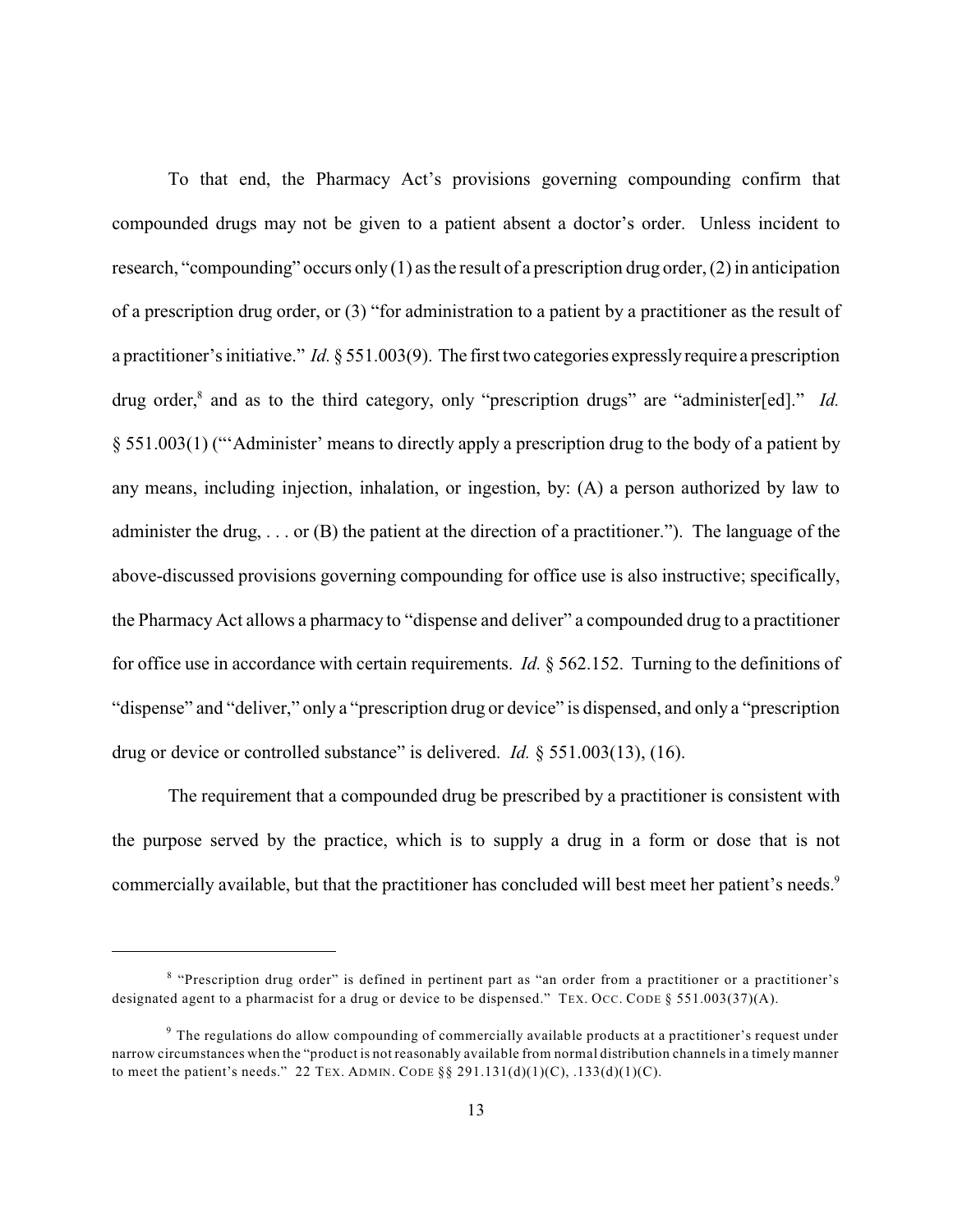*Thompson*, 535 U.S. at 360–61. In this case, Dr. Tan, in the exercise of his professional medical judgment, prescribed some of his patients, including Miller, a particular dose and form of lipoic acid that required compounding. He ordered a specific quantity of the compounded drug from Randol Mill for office use and administered the drug to Miller in his office, as contemplated by the PharmacyAct. We hold that the injectable lipoic acid compounded byRandol Mill and administered to Millerwas a prescription medicine under the Medical LiabilityAct. Accordingly, in compounding the lipoic acid for Dr. Tan's office use, the pharmacist defendants were engaged in "activities limited to the dispensing of prescription medicines." TEX. CIV. PRAC. & REM. CODE § 74.001(22).

#### **3. Miller's Claims Are Health Care Liability Claims**

Finally, we determine whether the pharmacist defendants' complained-of "activities . . . result[ed] in health care liability claims." *Id.* We thus consider whether Miller has asserted causes of action "for treatment, lack of treatment, or other claimed departure from accepted standards of medical care, or health care, or safety or professional or administrative services directly related to health care, which proximately result[ed] in injury to [Miller]."<sup>10</sup> *Id.* § 74.001(13) (defining "health care liability claim"). The Medical Liability Act broadly defines "health care" as "any act or treatment performed or furnished, or that should have been performed or furnished, by any health care provider for, to, or on behalf of a patient during the patient's medical care, treatment, or confinement." *Id.* § 74.001(10).

 $10$  The statutory language is somewhat circular because one of the elements of a health care liability claim is that it is asserted against a health care provider, and one of the requirements for a defendant to qualify as a pharmacist—and thus as a health care provider—is that the conduct for which it is sued results in a health care liability claim. TEX. CIV. PRAC. & REM. CODE § 74.001(13), (22).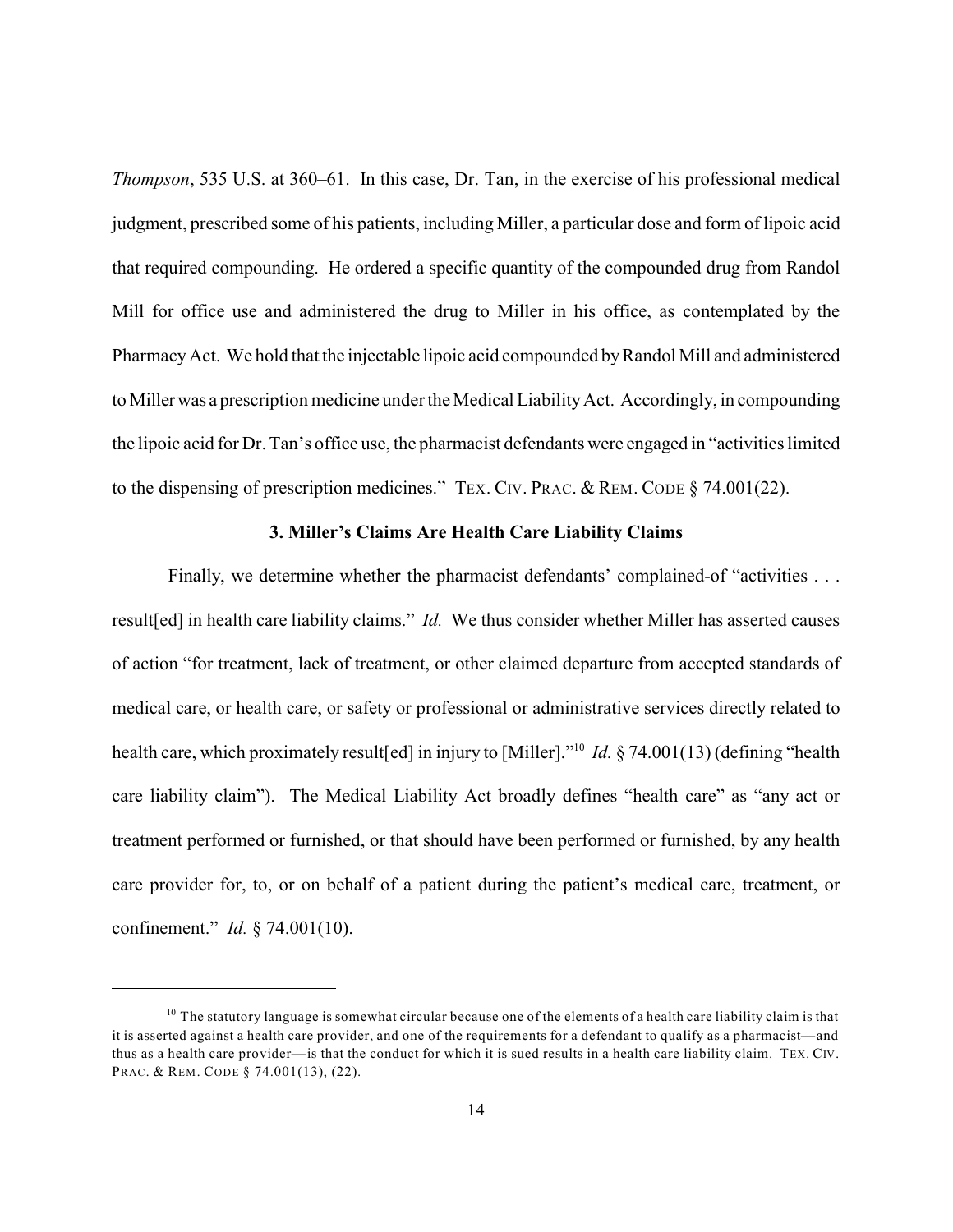In this case, Dr. Tan ordered compounded injectable lipoic acid for office administration to his patients, and the pharmacist defendants compounded the lipoic acid for that purpose. Dr. Tan administered the lipoic acid to Miller in the course of her treatment for Hepatitis C symptoms. Miller asserts that the pharmacist defendants' negligence in compounding the drug and their inclusion of inadequate warnings and instructions regarding its use proximately caused her injuries. Whether stated as negligence or breach of warranty, these claims rather clearly allege that the pharmacist defendants departed from accepted standards of health care. *See Marks v. St. Luke's Episcopal Hosp.*, 319 S.W.3d 658, 665–66 (Tex. 2010) ("Determining whether a pleading states a health care liability claim . . . depends on its underlying substance, not its form.").

Miller asserts, however, that her claims are in the nature of product-liability claims and are excluded from the Medical Liability Act's umbrella because, while the Act defines pharmacist to include "activities limited to the dispensing of prescription medicines which result in health care liability claims," it "does not include any other cause of action that may exist at common law against [pharmacists], including but not limited to causes of action for the sale of mishandled or defective products." TEX. CIV. PRAC. & REM. CODE § 74.001(22). We cannot construe this exclusion as broadly as Miller suggests because, so construed, it would swallow the Act's application to causes of action involving negligent compounding that otherwise qualify as health care liability claims.

We note that subsection 74.001(22) references the "sale" of defective products. Presumably this would extend to a pharmacy's liability as a "retailer or other member of the marketing chain" of a defective product, as well as its right to indemnity from the manufacturer where the pharmacy "is merely a conduit for the defective product." *Duncan v. Cessna Aircraft Co.*, 665 S.W.2d 414,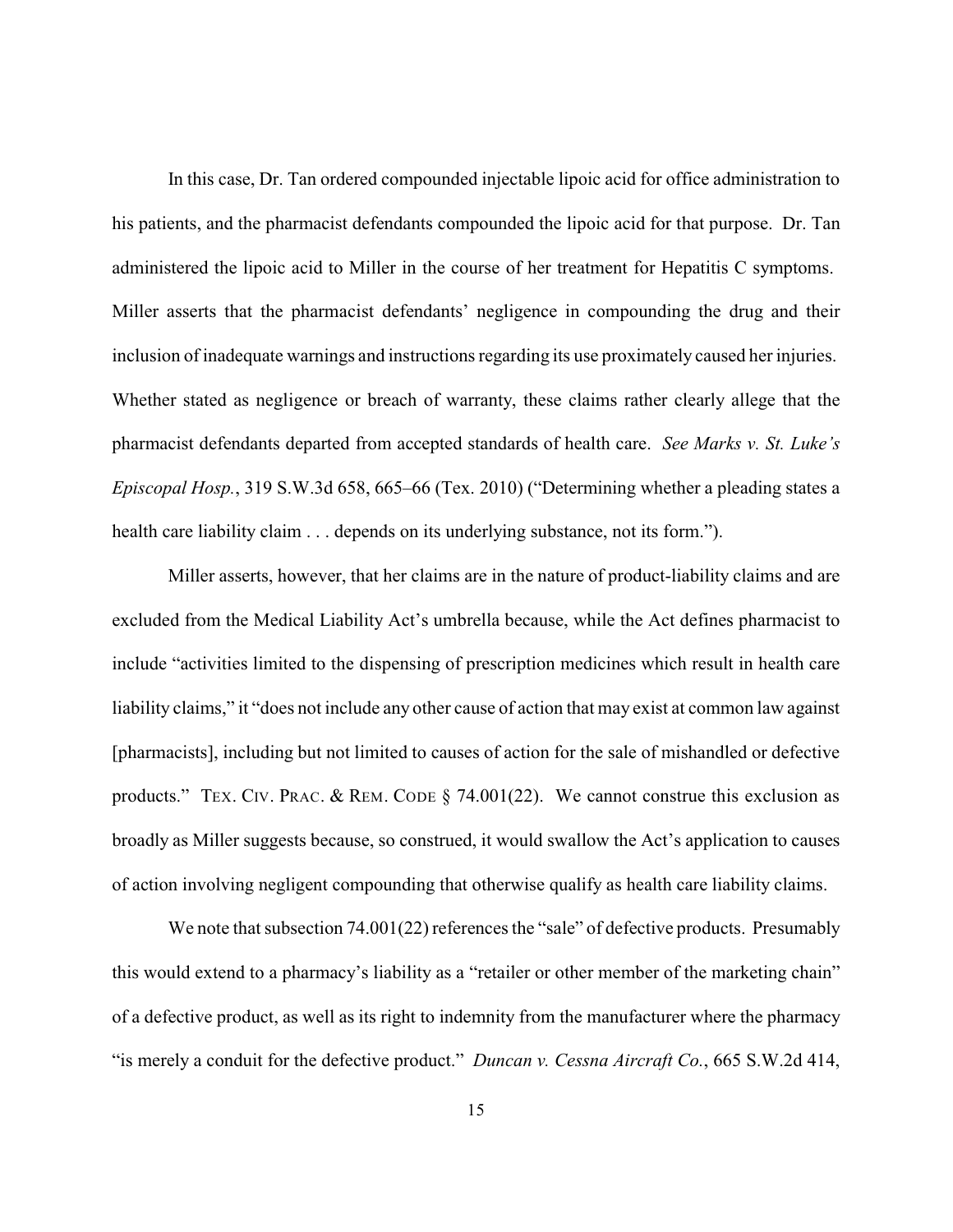432 (Tex. 1984); *see also SSP Partners v. Gladstrong Invs. (USA) Corp.*, 275 S.W.3d 444, 446–47 (Tex. 2009) ("In Texas, the seller of a defective product is subject to strict liability for damages the product causes even though the defect was not his fault, but he is generally entitled to indemnity from the manufacturer by statute and by common law."). But the pharmacist defendants have not been sued merely as retailers of a defective product. Nor, importantly, have they been sued as manufacturers of a defective product, notwithstanding the petition's use of the "manufacturing" label to describe the pharmacist defendants' activity. *See Loaisiga v. Cerda*, 379 S.W.3d 248, 255 (Tex. 2012) (noting that, in analyzing whether a cause of action is a health care liability claim, courts must "focus[] on the facts underlying the claim, not the form of, or artfully-phrased language in, the plaintiff's pleadings"). As noted above, the Pharmacy Act and its associated regulations expressly distinguish between compounding and manufacturing. TEX. OCC. CODE § 551.003(23) ("The term [manufacturing] does not include compounding."). Unlike manufacturing, compounding qualifies as "dispensing prescription medicines."

At their core, Miller's claims call into question Randol Mill's compliance with professional standards of care applicable to pharmacies that perform compounding services, which implicates a host of complex regulations governing compounding practices in Texas. *See generally* 22 TEX. ADMIN. CODE §§ 291.131, .133. Determining whether the pharmacist defendants complied with these standards will inevitably require the testimony of experts in the field. *See Garland Cmty. Hosp. v. Rose*, 156 S.W.3d 541, 546 (Tex. 2004) (noting, in holding that a negligent credentialing claim against a hospital was a health care liability claim, that such a claim "involves a specialized standard of care" requiring expert testimony). We cannot allow Miller to "recast [her] malpractice